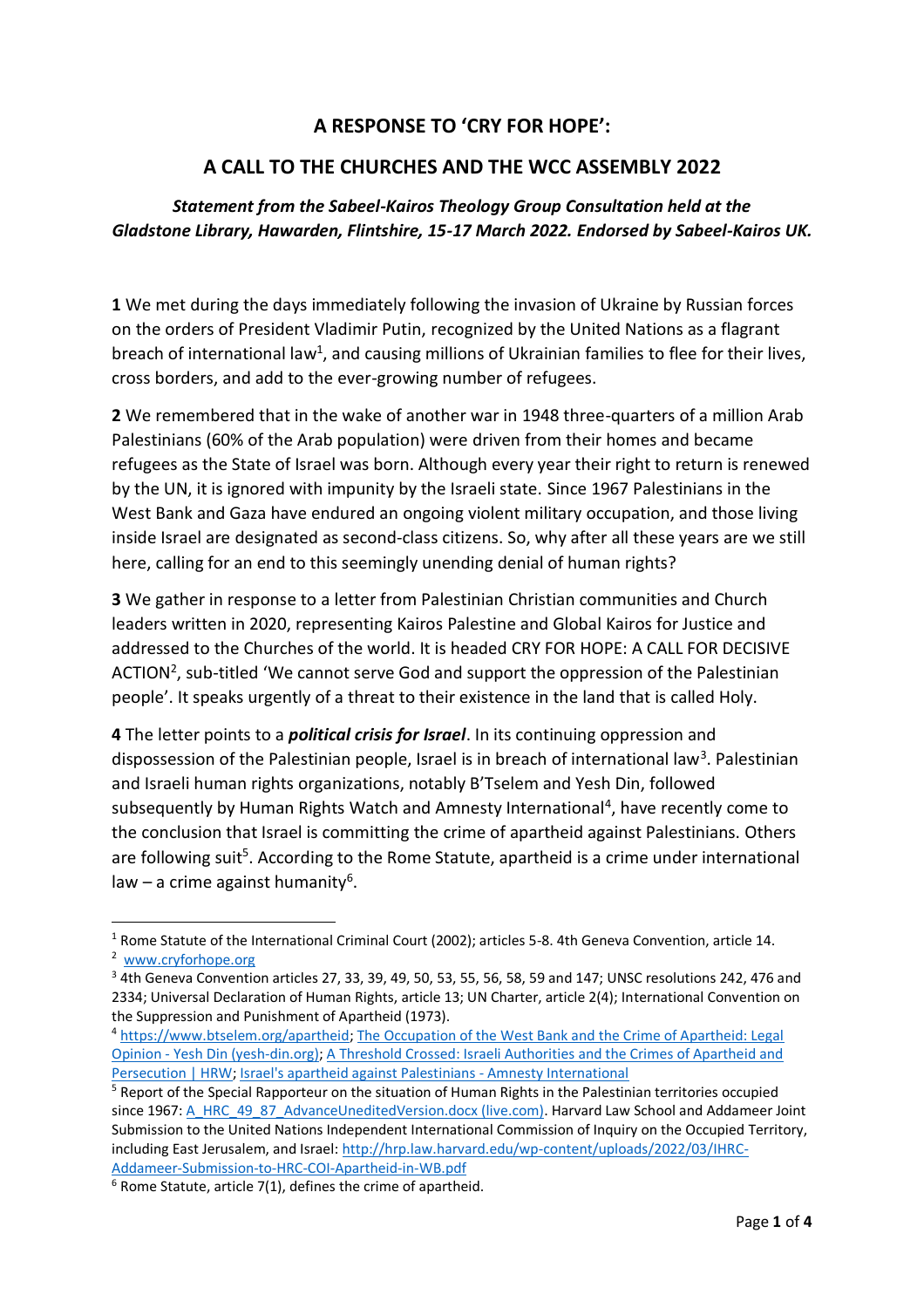**5** As long ago as 1976 Israeli prime minister Yitzhak Rabin warned that continued settlement expansion in the West Bank was like a cancer that, if not stopped, would doom Israel to become an apartheid state<sup>7</sup>. That birth of one sovereign Israel apartheid regime is now a de facto reality. The supposedly temporary occupation of Palestine is seen by today's Israeli leaders to be intentionally permanent. A vastly expanded and illegal 'Land of Israel' State is emerging from the Mediterranean Sea to the Jordan River.

**6** Within that territory not one Palestinian is entitled to vote as a national of a recognized national state. All Palestinians in Israel are non-nationals, according to the 2018 Israeli Nation State Law, and therefore second-class citizens of a racist regime<sup>8</sup>. Palestinians in East Jerusalem are given permanent residency (which can be revoked) and are denied a national vote despite being in 'annexed territory'. All Palestinians in the illegally occupied West Bank and blockaded Gaza are denied, by Israel and its allies, self-determination within an internationally recognized state of their own.

**7** South Africa's apartheid was a nationalist and racist ideology that pursued the total dispossession and domination of one ethnic group of people by another and was implemented by means of overt and institutional violence. This White dispossession of the land, nationality, human rights and freedoms of Black people, together with the state's violation of international law, intentionally sought to ensure that there were no Black South African nationals. The Israeli regime's replication of many of the same violent and dispossessing policies towards the Palestinian people, and its similar pattern of violating international law, has earned this same apartheid designation.

**8** The Cry also points to a *major crisis for the Christian Church worldwide*. In Nazi Germany and apartheid South Africa, Christians were challenged to confess the faithlessness of many Churches to declare a 'status confessionis', whereby one favoured ethnic group was dominant and acted to the detriment and suffering of the other ethnic group. Palestinian Christians similarly see their situation as a crisis of faith whereby Christ's Gospel of ethnic inclusivity and equality is reduced to one of a God who has favourites; the very being of the Church, the integrity of the Christian faith and the credibility of the Gospel is at stake. Those who claim to follow the teachings of Jesus of Nazareth now need to declare that total opposition to apartheid is mandatory. Apartheid is a sin.

**9** A powerful voice, exemplified by the late Archbishop Desmond Tutu and confirming of Israel's apartheid status, emanates from South African and Namibian survivors of apartheid. They see the fires of their own apartheid struggle burning as fiercely in today's Palestine and declare that to be a follower of the Way of Jesus is to reject apartheid. There is no middle ground. It is either/or. In regard to Israel-Palestine this places the Church in a *status confessionis* that concerns the very soul of the Church.

 $<sup>7</sup>$  Recording preserved by Dan Patir, Rabin's press secretary, 1976.</sup>

<sup>&</sup>lt;sup>8</sup> Adalah: Analysis of the Nation State Law: Final\_2\_pager\_on\_the\_JNSL\_27.11.2018 .pdf (adalah.org)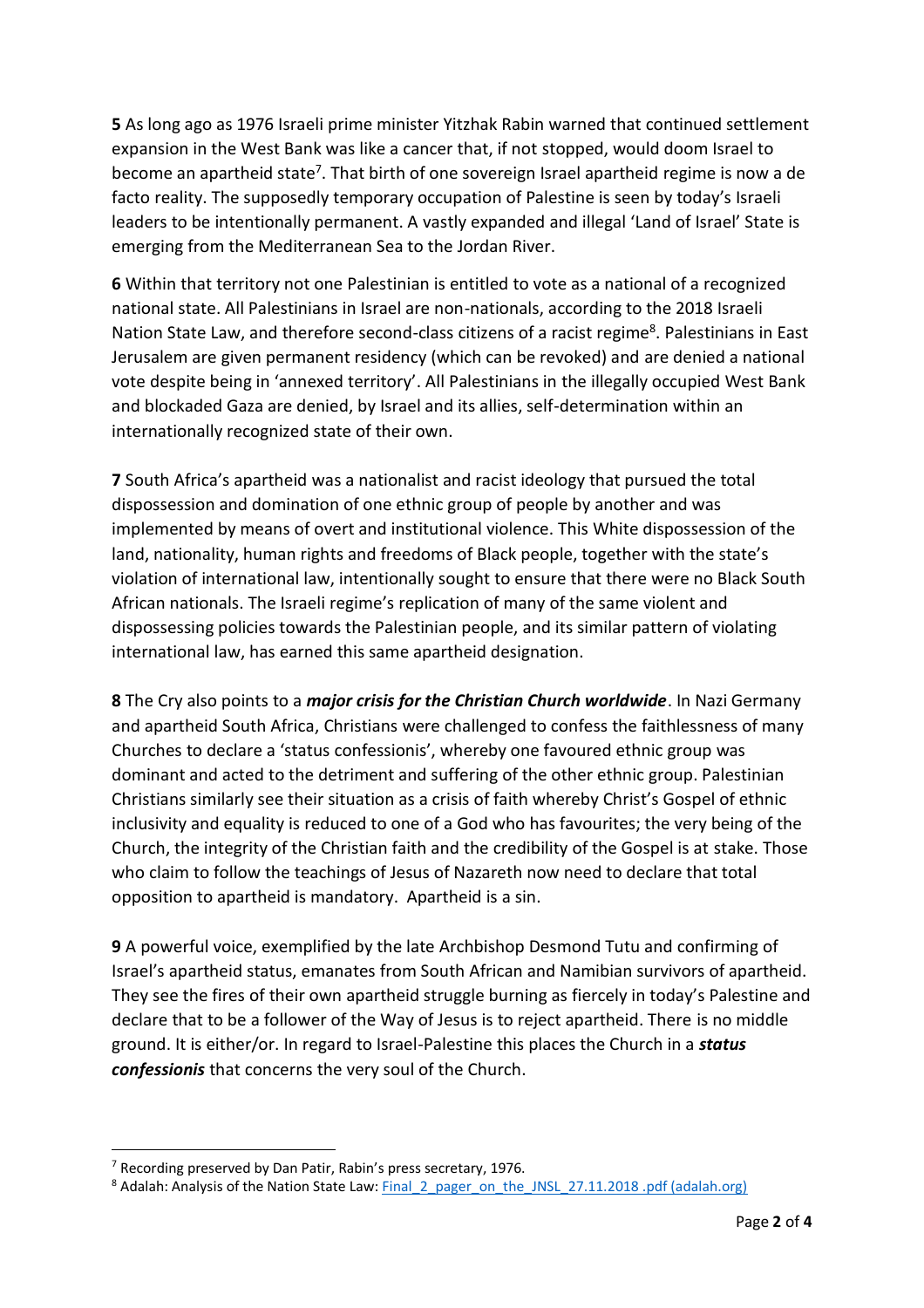**10** Churches are largely silent not only with regard to the disappearance of Palestine but also with the heresy of Christian Zionism which encourages this development. Christian Zionism offers unqualified support to the Israeli regime and is not only heretical but antisemitic. It teaches the end of Judaism, with all Jews being either annihilated or converted to Christianity. Cry for Hope declares: *͚We assert that the Christian support for Zionism as a theology and an ideology which legitimizes the right of one people to deny the human rights of another is incompatible with the Christian faith and a grave misuse of the Bible͛.*

**11** As a group of ecumenical Christians from different parts of Britain and Ireland, meeting under the aegis of Sabeel-Kairos, we acknowledge Britain's particular historical role and responsibility in failing to recognize the state of Palestine. The extent of Palestinian suffering is now 'beyond urgent' and demands decisive action. This is not in any sense a 'conflict' between two balanced, competing sides, but is an asymmetrical situation in which the Palestinians are the oppressed. We are called to stand in solidarity with all those, including Jewish voices, who seek justice for all. We therefore issue this urgent call to all Churches throughout Britain and Ireland, at local, regional and national levels, and the World Council of Churches Assembly, to respond in the following ways:

i) Increase *AWARENESS* of the existential threat facing the Palestinian people at the present time. If there is no excuse for silence, there is even less for ignorance. We call on Church leaders as a matter of urgency to use worship and appropriate programmes and projects to educate their congregations in the facts of the present crisis.

ii) Recognize the *TRUTH THAT ISRAEL IS AN APARTHEID REGIME and the grave reality of facts on the ground which demonstrate this truth.* Can we continue to support by our words, actions  $-$  or silence  $-$  national policies which practise apartheid in its dealings with the Palestinian people? These include the violent dispossession of land for illegal Jewish settlements in the occupied territories, the destruction of thousands of homes, the displacement of families and communities, the denial of nationality and identity, the violation of human rights and a matrix which controls by walls, barriers and check points every aspect of the daily life of Palestinians; a situation not only illegal but criminal under international law  $-$  which has continued for 55 years and worsens constantly.

iii) Understand that *WE CANNOT SERVE GOD WITH INTEGRITY WHILE COLLUDING IN*  **THE OPPRESSION OF THE PALESTINIAN PEOPLE.** The implications for Churches and Christian communities are extremely serious. Ignorance and indifference make us complicit. They go to the very core of our faith. We cannot be followers of Jesus and support by our words, actions or silence the apartheid policies and practices of the Israeli State. This, in effect, puts us in a 'Confessional crisis'.

iv) Take *DECISIVE ACTION* **in collaboration, wherever possible, with other Churches and Faith Communities** by joining the Palestinians in their creative non-violent